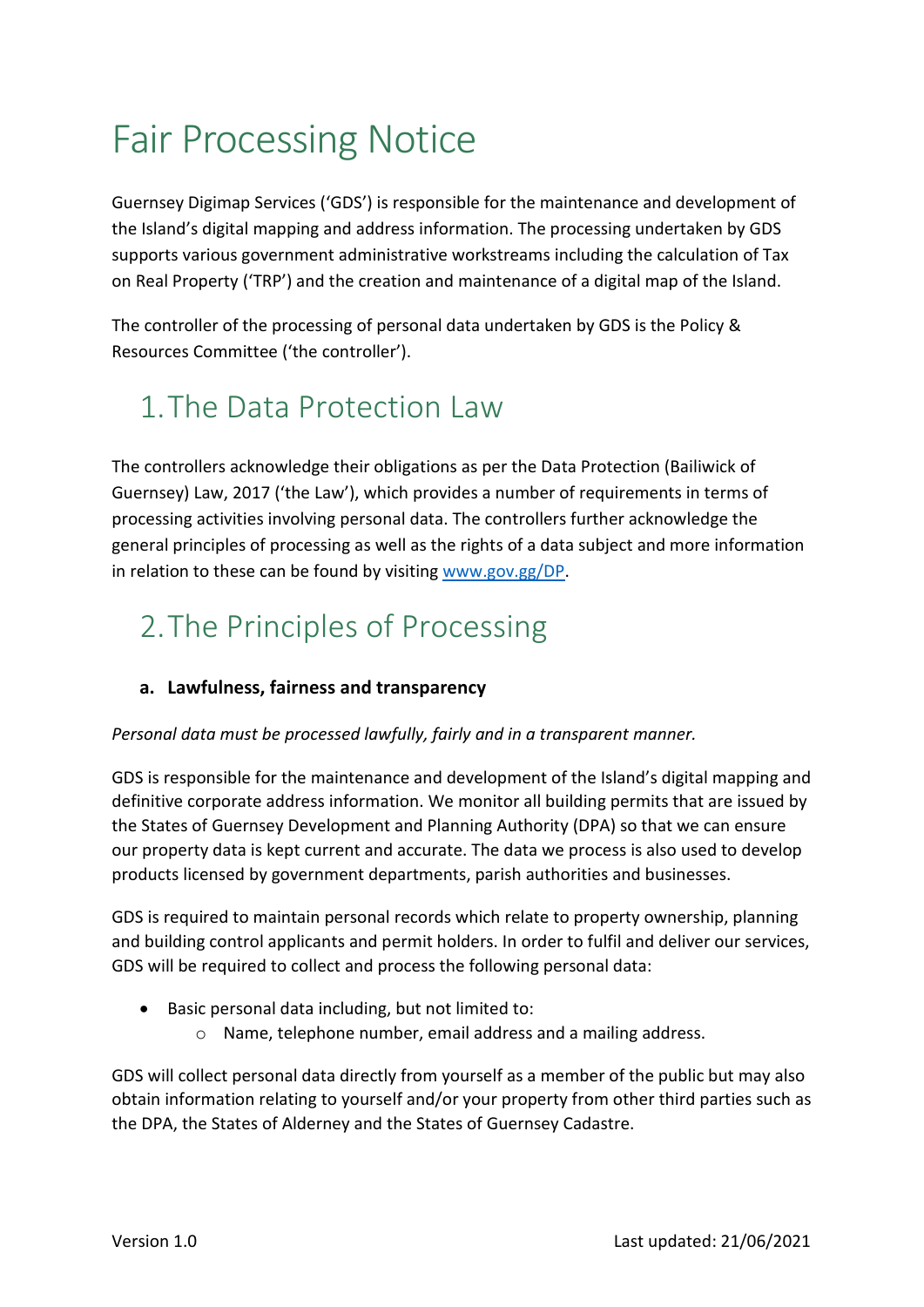The personal data collected and subsequently processed by GDS is processed in accordance with Conditions 5(a) and 13(b) of Schedule 2 of the Law, which state:

*"The processing is necessary for the exercise or performance by a public authority of a function that is of a public nature."*

And;

*"The processing is necessary for the exercise of any function of the Crown, a Law Officer of the Crown, the States or a public committee."* 

The information contained within the digital mapping services provided by GDS in relation to building permits is shared with Cadastre for the purpose of the calculation of TRP. Any personal data shared with Cadastre for this purpose is limited to only that which is necessary for the calculation of TRP. Additionally, your personal data will be shared with the DPA and the States of Alderney insofar as is necessary for their relevant mandated functions. Furthermore, GDS will share your telephone number and email address with the DPA in order to update and maintain the accuracy of their records relating to Permit holders of ongoing building works. If you have property based in Alderney, GDS will also share your contact details with the States of Alderney's equivalent of the DPA in order to ensure their records are suitably maintained and updated.

The States of Guernsey have a professional relationship with third party IT suppliers, Agilisys Guernsey Ltd. and Digimap Ltd., who provide support to and carry out maintenance on the IT infrastructure of the organisation. In order for our third party suppliers to carry out the functions they are contracted to provide, there will be instances where they may have sight of the personal data which is collected and processed by GDS. The controller will only provide the aforementioned third parties with access to personal data where there is a legitimate and lawful purpose for this access to be given in line with Schedule 2 of the Law and our internal policies and directives.

Your personal data will also be shared with the Scrutiny Management Committee ('SMC') and the Internal Audit function of the States of Guernsey, as specifically requested by the relevant controller and only where absolutely necessary for the completion of their relevant functions. Furthermore, any personal data shared with SMC and Internal Audit will be limited and processed in accordance with Conditions 5 and 13(b) of Schedule 2 of the Law.

The controller will share personal data, where appropriate, with the Registrar of the Register of Contact Details ('the Registrar'), as may be requested by the Registrar in accordance with their powers under the Register of Contact Details (Guernsey and Alderney) Law, 2019.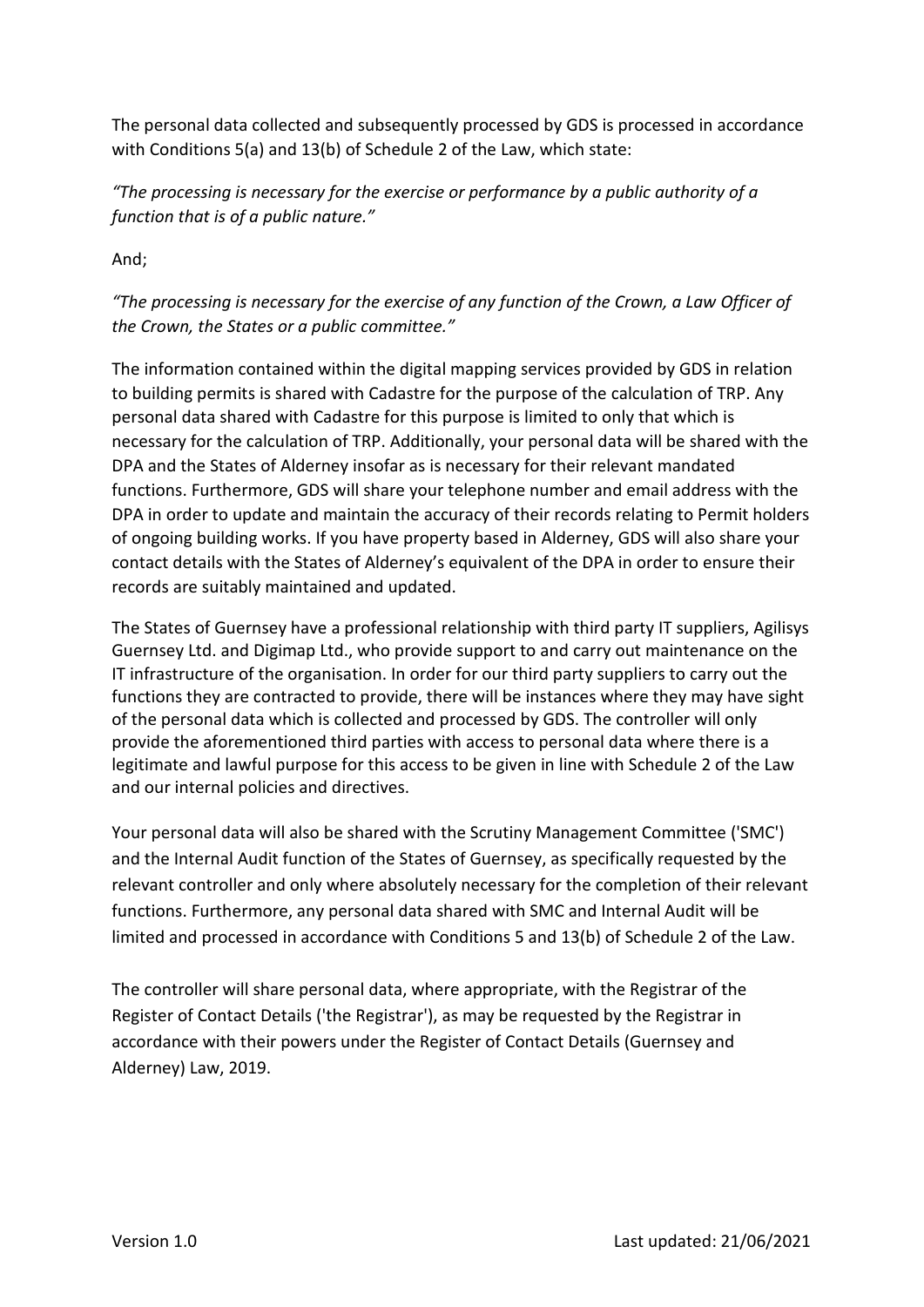#### **b. Purpose limitation**

*Personal data must not be collected except for a specific, explicit and legitimate purpose and, once collected, must not be further processed in a manner incompatible with the purpose for which it was collected.* 

The controller acknowledges its responsibility with regards to this data protection principle and therefore the controller maintains that it will not further process that personal data in a way which is incompatible to its original reason for processing as specified in section 2a, unless the controller is required to do so by law. The personal data will not be transferred to a recipient in an unauthorised jurisdiction.

#### **c. Minimisation**

*Personal data processed must be adequate, relevant and limited to what is necessary in relation to the purpose for which it is processed.* 

The controller maintains that it will only process the personal data which is detailed in section 2a, and will not process any further personal data that is not necessary in relation to the original reason for processing personal data as specified in section 2a, unless the controller is required to do so by law.

#### **d. Accuracy***.*

*Personal data processed must be accurate, kept up-to-date (where applicable) and reasonable steps must be taken to ensure that personal data that is inaccurate is erased or corrected without delay.* 

The controller will ensure that all personal data that it holds is accurate and kept up-to-date, and any personal data that is inaccurate will be erased or corrected without delay.

#### **e. Storage limitation**

*Personal data must not be kept in a form that permits identification of a data subject for any longer than is necessary for the purpose for which it is processed.*

The personal data processed by GDS for their relevant purposes will only be retained for as long as is necessary for the completion of the purposes set out in section 2a of this fair processing notice. Moreover, your personal data will not be kept for any period of time which is longer than legitimately and reasonably required. If you have any queries regarding the controller's retention of personal data, please contact the controller or their Data Protection Officer using the contact details set out below.